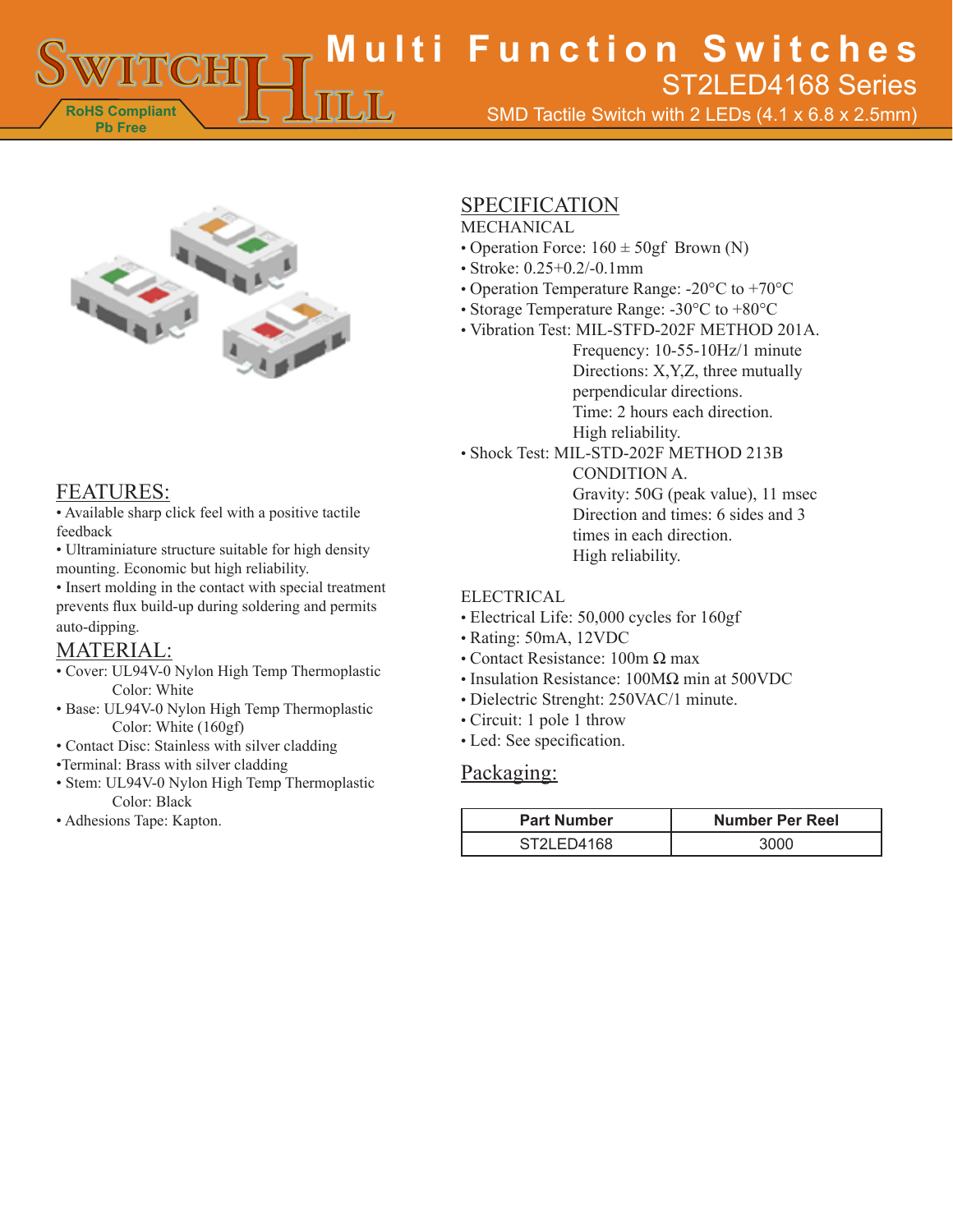**Multi Function Switches** ST2LED4168 Series

SMD Tactile Switch with 2 LEDs (4.1 x 6.8 x 2.5mm)



**RoHS Compliant Pb Free**



 $\overline{\text{L}}\overline{\text{L}}$